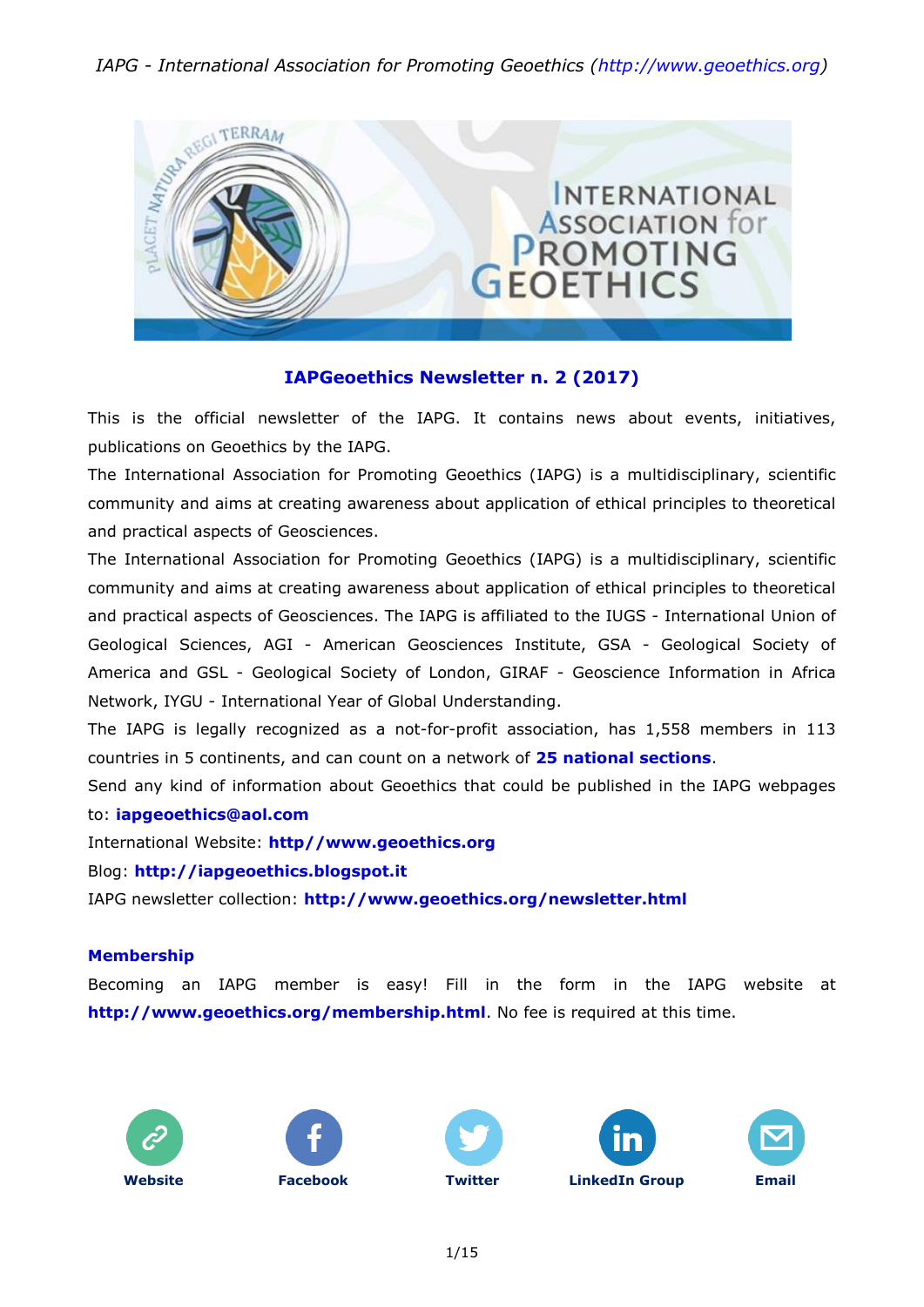## **SUMMARY**

| - Congresses                             | pag. | 2  |
|------------------------------------------|------|----|
| - Cape Town Statement on Geoethics: news | pag. | 4  |
| - New national Sections                  | pag. | 6  |
| - New Task Group                         | pag. | 7  |
| - Affiliations/Agreements                | pag. | 8  |
| - From national Sections                 | pag. | -9 |
| - From IAPG Blog                         | pag. | 12 |
| - From our community                     | pag. | 13 |
| - Donations                              | pag. | 15 |

# **CONGRESSES**



### **SLIDES, POSTERS and PHOTOGALLERY of the IAPG session on geoethics at EGU 2017**

Vienna (Austria), 26 April 2017

Geoethics is a well-established presence within the EGU General Assemblies. Starting from the first session in 2012, the interest in ethical and social issues related to geosciences has rapidly grown, years after years the spectrum of the treated topics has become wider. This year in the session program we have had 12 orals and 20 posters, a great success considering the novelty of the abstract fee introduced also for the Outreach, Education, and Media sessions. Presentations have been authored by 75 colleagues from 19 countries (Austria, Belgium, Brazil, Canada, Denmark, France, Germany, Greece, Iceland, Italy, Japan, Norway, Portugal, Russia, Senegal, Switzerland, Tanzania, United Kingdom, USA). Presentations have covered a wide spectrum of geoethical issues, including theoretical aspects of geoethics, geoscience professionalism, ethical implications in geoscience communication, information, education, geo-hazards and data management, mining, geoparks, ocean science, geo-archeology, forensic geology, data science policies, citizen science.

#### **[Slides and posters of presentations](http://www.geoethics.org/egu2017-eos14)**

#### **[Photogallery on IAPG Flyckr](https://www.flickr.com/photos/125283529@N05/sets/72157680720406712)**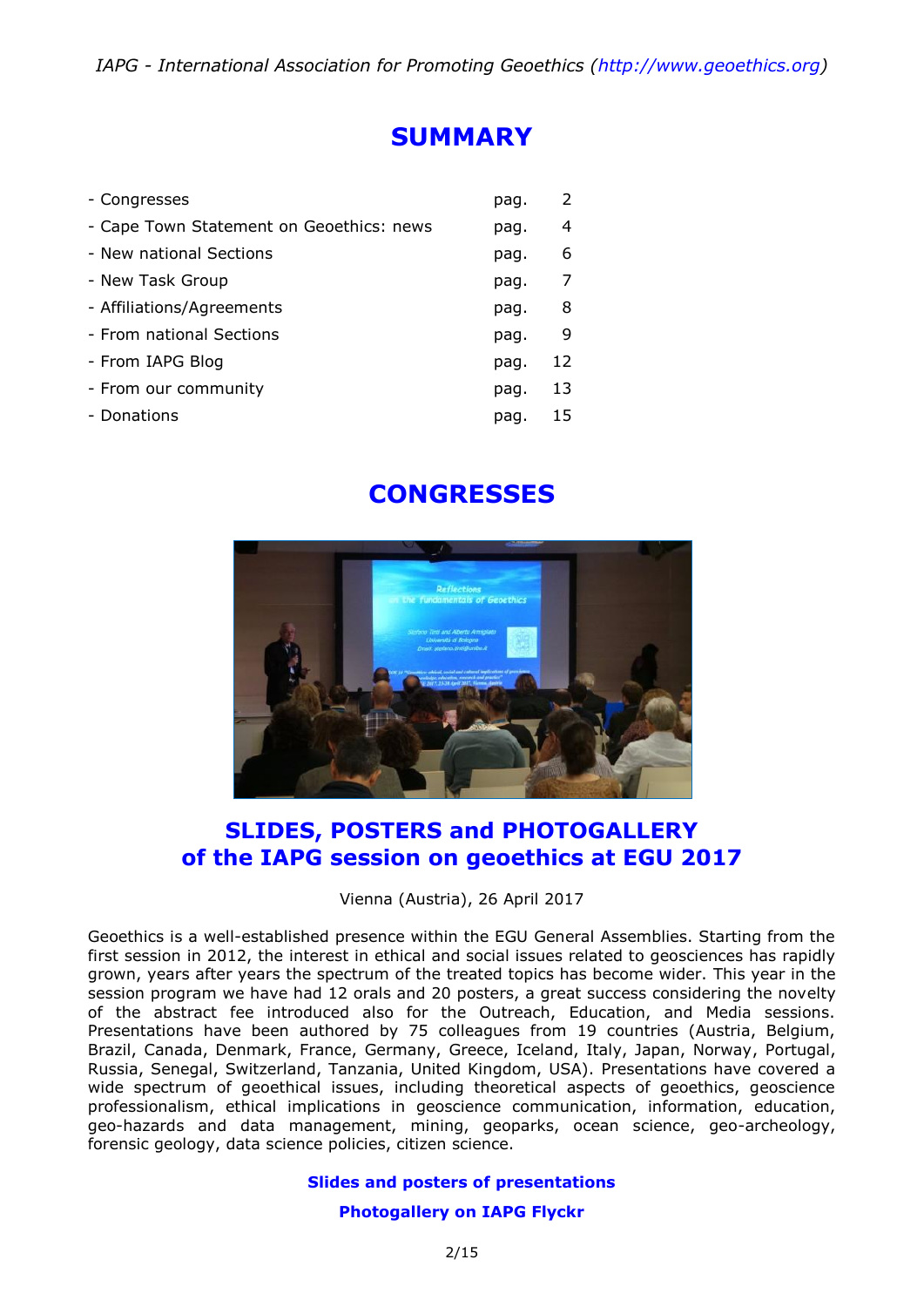

## **GEOETHICS AT IAEG ARC-11 2017**

11th Asian Regional Conference of IAEG Kathmandu (Nepal), 28-30 November 2017

## **CALL FOR ABSTRACTS**

#### **Theme 12: Geoethics in Engineering Geology and georisk reduction**

(organized by IAPG - International Association for Promoting Geoethics)

This theme will collect abstracts discussing ethical and social aspects in engineering geology, from theoretical to practical issues, including case-studies, with a special focus on ethical and social issues related to geo-risks reduction.

The Theme 12 is chaired by Surya Parkash (coordinator of IAPG-India) and Shree Prasad Vista (coordinator of IAPG-Nepal).

#### **[More information](http://iapgeoethics.blogspot.it/2017/06/11th-asian-regional-conference-of-iaeg.html)**



### **GEOETHICS AT THE CONGRESS "EARTH SCIENCES FOR SOCIETY"**

El Jadida/Marrakech (Morocco), 20-24 March 2018

#### **CALL FOR ABSTRACTS deadline: 30 October 2017**

Theme 9 "Geoethics". Convenership: Peter Bobrowsky (Canada), Ezzoura Errami (Morocco), Silvia Peppoloni (Italy), Zakaria Hamimi (Egypt).

### **First [Circular](http://iugs.org/uploads/First%20circular%204-1-2017-1.pdf) (pdf file)**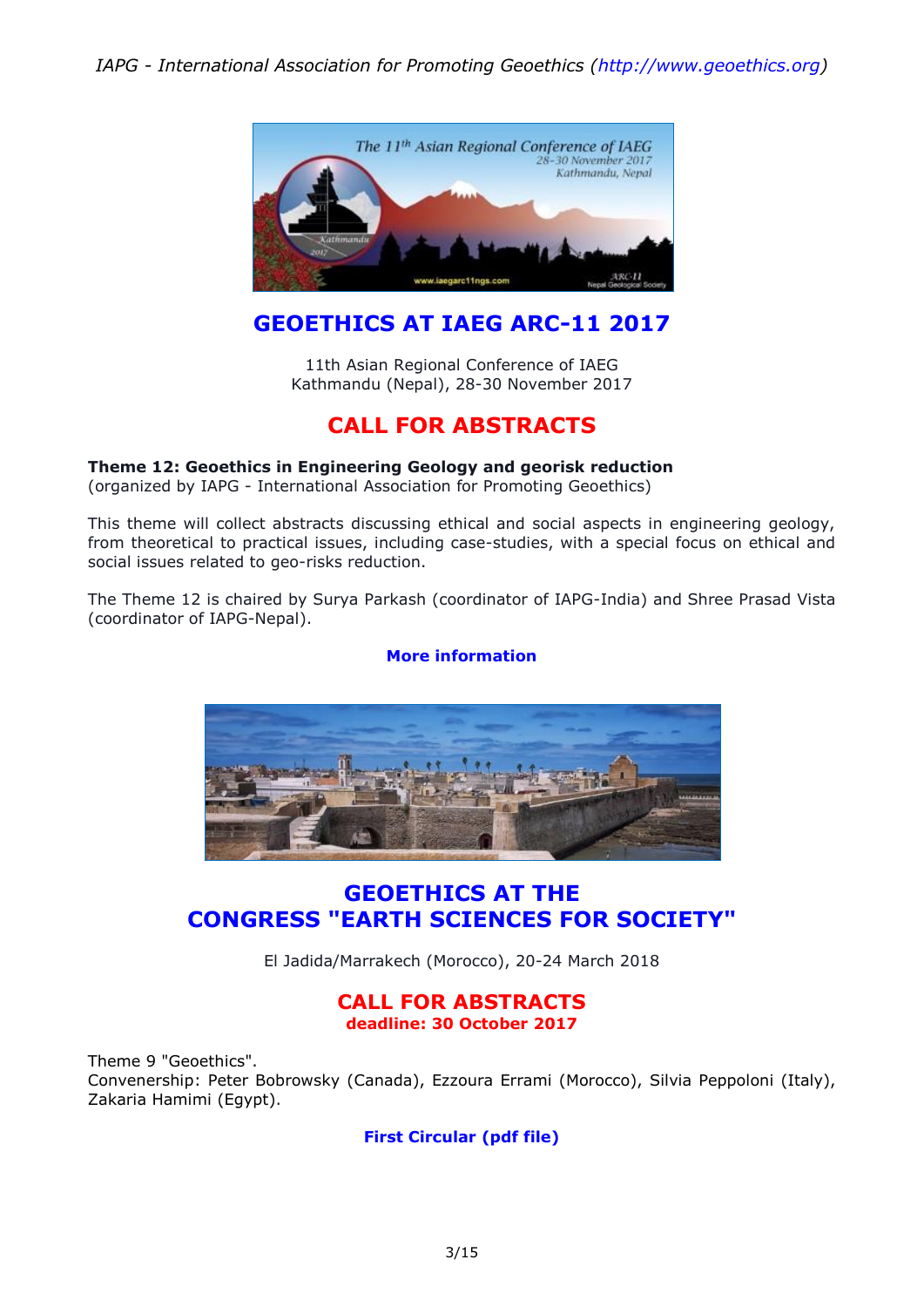

## **GEOETHICS AT THE RESOURCES FUTURE GENERATIONS CONFERENCE 2018**

#### Vancouver (Canada), 16-21 June 2018

IAPG is recognized as Technical Partner of the RFG 2018 Conference and geoethics has been included among the sub-themes (under the theme "Resources and Society").

IAPG has submitted 5 sessions on different issues of geoethics: **research integrity** (convenership: Dave Mogk, Susan Kieffer, Cindy Palinkas; session endorsed and sponsored by IAPG and U.S. National Committee for Geological Sciences); **geoethics and environmental and social responsibility in geo-resources** (Giuseppe Di Capua, Peter Bobrowsky, Silvia Peppoloni, Jan Boon, Selina Tribe; co-organized with the Environmental and Social Responsibility Society of the Canadian Institute of Mining); **geoethics in georisks management** (Giuseppe Di Capua, Peter Bobrowsky, Vincent Cronin, Silvia Peppoloni, Stefano Tinti); **forensic geology and geoethics** (Giuseppe Di Capua, Silvia Peppoloni; co-organized with IUGS - Initiative on Forensic Geology); **geoethics in geo-education and geoscience communication** (Silvia Peppoloni, Nic Bilham, Martin Bohle, Iain Stewart; co-organized with GSL – Geological Society of London).

The call for abstracts will be open on 1st August 2017. **Stay tuned!**

**More info about RFG 2018 [Conference](http://www.rfg2018.org/)**

# **CAPE TOWN STATEMENT ON GEOETHICS: NEWS**



SGI - Società Geologica Italiana (Italian Geological Society) has endorsed the ["Cape Town](http://www.geoethics.org/ctsg)  [Statement on Geoethics](http://www.geoethics.org/ctsg)".

We wish to thank the SGI President, Prof. Elisabetta Erba, and the SGI Executive Council for this important acknowledgment of the IAPG work.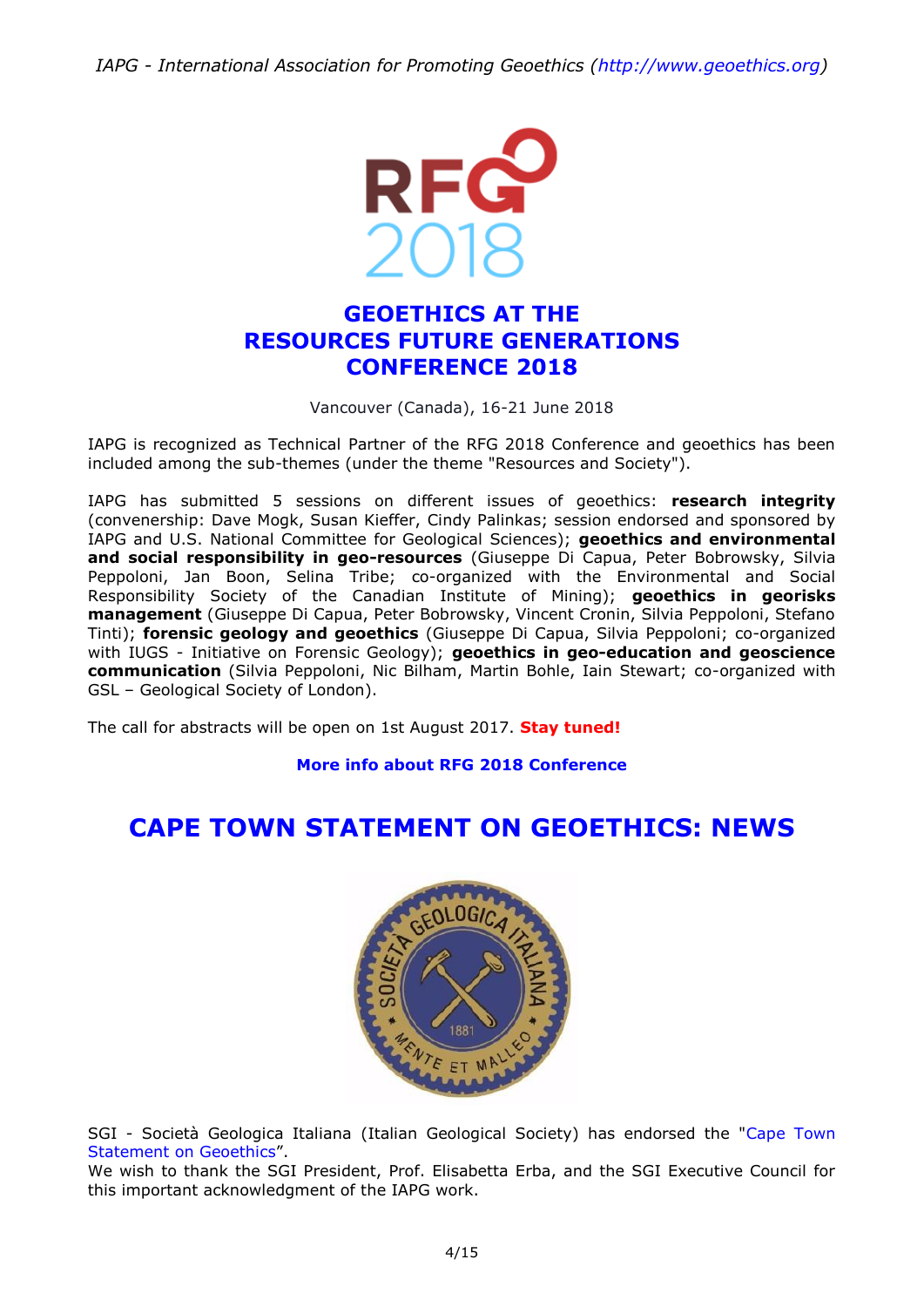Currently, the ["Cape Town Statement on Geoethics"](http://www.geoethics.org/ctsg) is supported by 16 geoscience organizations:

- International Union of Geological Sciences (IUGS)
- European Federation of Geologists (EFG)
- African Association of Women in Geosciences (AAWG)
- Young Earth Scientists Network (YES Network)
- International Geoscience Education Organisation (IGEO)
- International Association for Geoscience Diversity (IAGD)
- EuroGeoSurveys (EGS)
- American Geophysical Union (AGU)
- American Geosciences Institute (AGI)
- Geological Society of America (GSA)
- International Association for Engineering Geology and the Environment (IAEG)
- Italian Geological Society (SGI)
- Geology for Global Development (GfGD)
- South Asian Association of Women Geoscientists (SAAWG)
- Geology in the Public Interest (GPI)
- African Network for Geo-Education (ANGE)

### **Cape Town [Statement](http://www.geoethics.org/ctsg) on Geoethics**



Geology for Global Development (GfGD) has included the [Cape Town Statement on](http://www.geoethics.org/ctsg)  [Geoethics](http://www.geoethics.org/ctsg) at the heart of its [strategy 2017-2021.](http://www.gfgd.org/strategy)

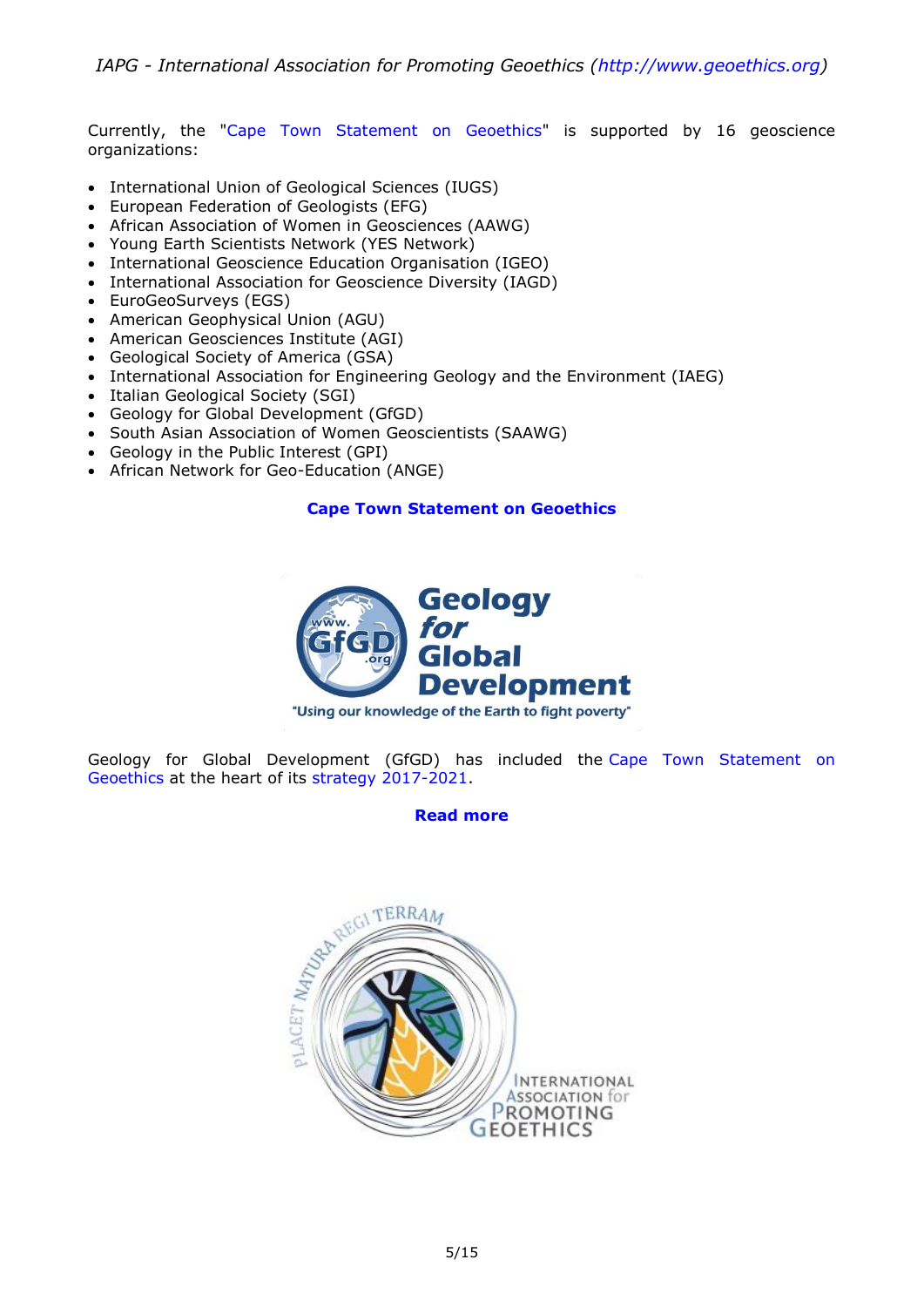# **NEW NATIONAL SECTIONS**



## **WELCOME TO IAPG-PAKISTAN**

The section will work under the responsibility of **Muhammad Yaseen** (below on the left) and **Emad Ullah Khan** (below on the right), Lecturers at the Department of Geology, Abdul Wali Khan University Mardan.



**Read more about [IAPG-Pakistan](http://iapgeoethics.blogspot.it/2017/03/the-iapg-section-of-pakistan-welcome-to.html)**

**List of the IAPG National [Sections](http://www.geoethics.org/sections)**

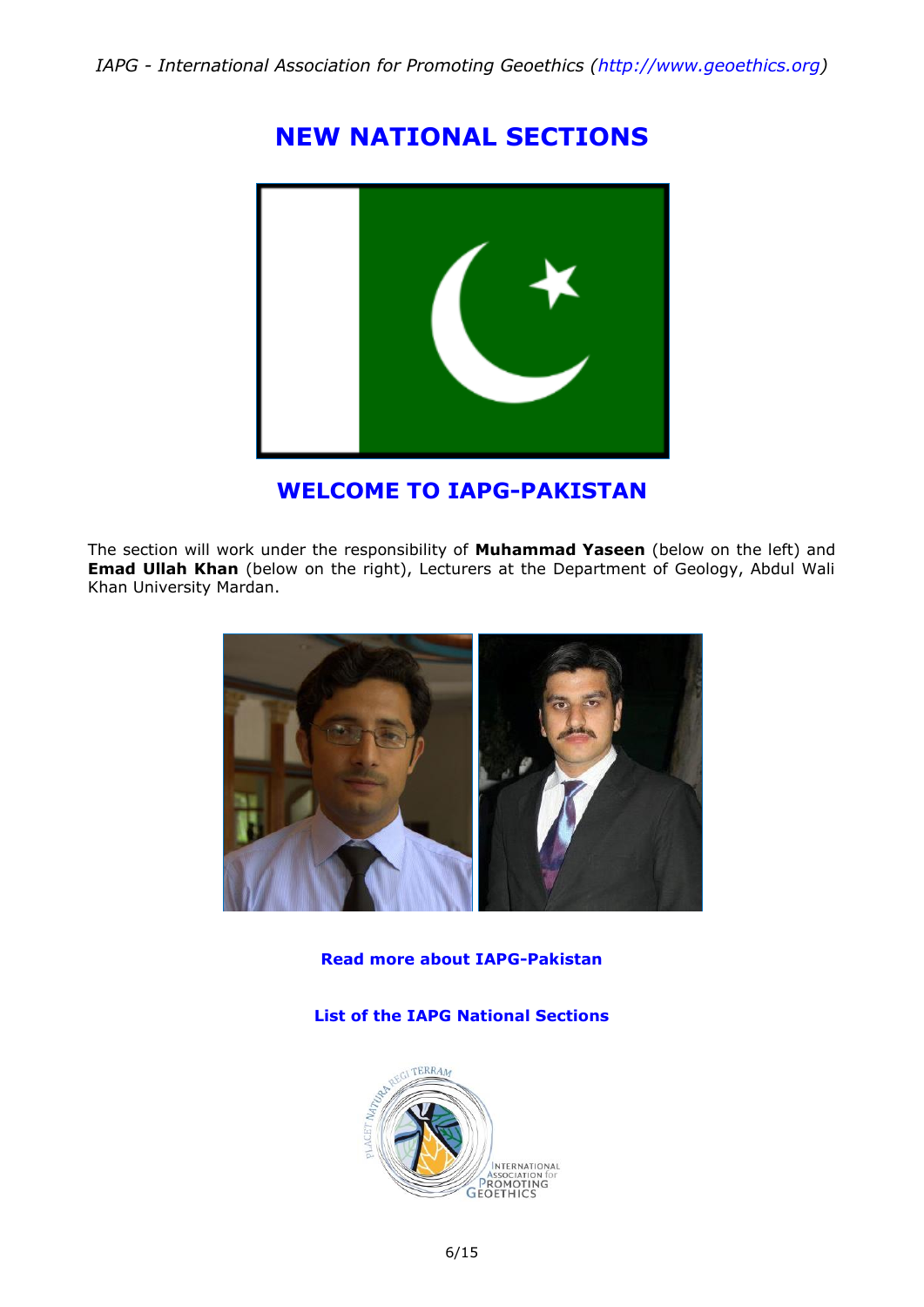# **NEW TASK GROUP**



## **Task Group on "Responsible Mining"**

The IAPG Task Group on Responsible Mining (TGRM) has been officially appointed on 8 May 2017.



**Jan Boon**  $(Canada)$ 



Pekka Nurmi (Finland)



**Nikolaos Arvanitidis** (Sweden)



Giuseppe Di Capua  $($ Italy $)$ 

The goal of the TGRM is to draft a document on "Responsible Mining", on values and concepts to be considered and their importance for future generations in the perspective of a sustainable development of our societies. This document will give essential elements of reference to frame this important topic in an ethical perspective, in order to push different stakeholders to take into consideration (and possibly formally adopt) an orienting document which recalls them to the efficient and prudent exploitation and use of geo-resources, the respect of natural environment by minimizing the impacts of mining activities, the strong awareness of local populations and cultures, the adoption and application of high standards of quality and upgraded health and safety conditions in the working environment, the development of new innovative technologies and processes, and the implementation of eco-friendly and socio-friendly best practices.

The IAPG Task Group on "Responsible Mining" is composed of:

Jan Boon (Canada), Pekka Nurmi (Finland), Nikolaos Arvanitidis (Sweden), Giuseppe Di Capua (Italy).

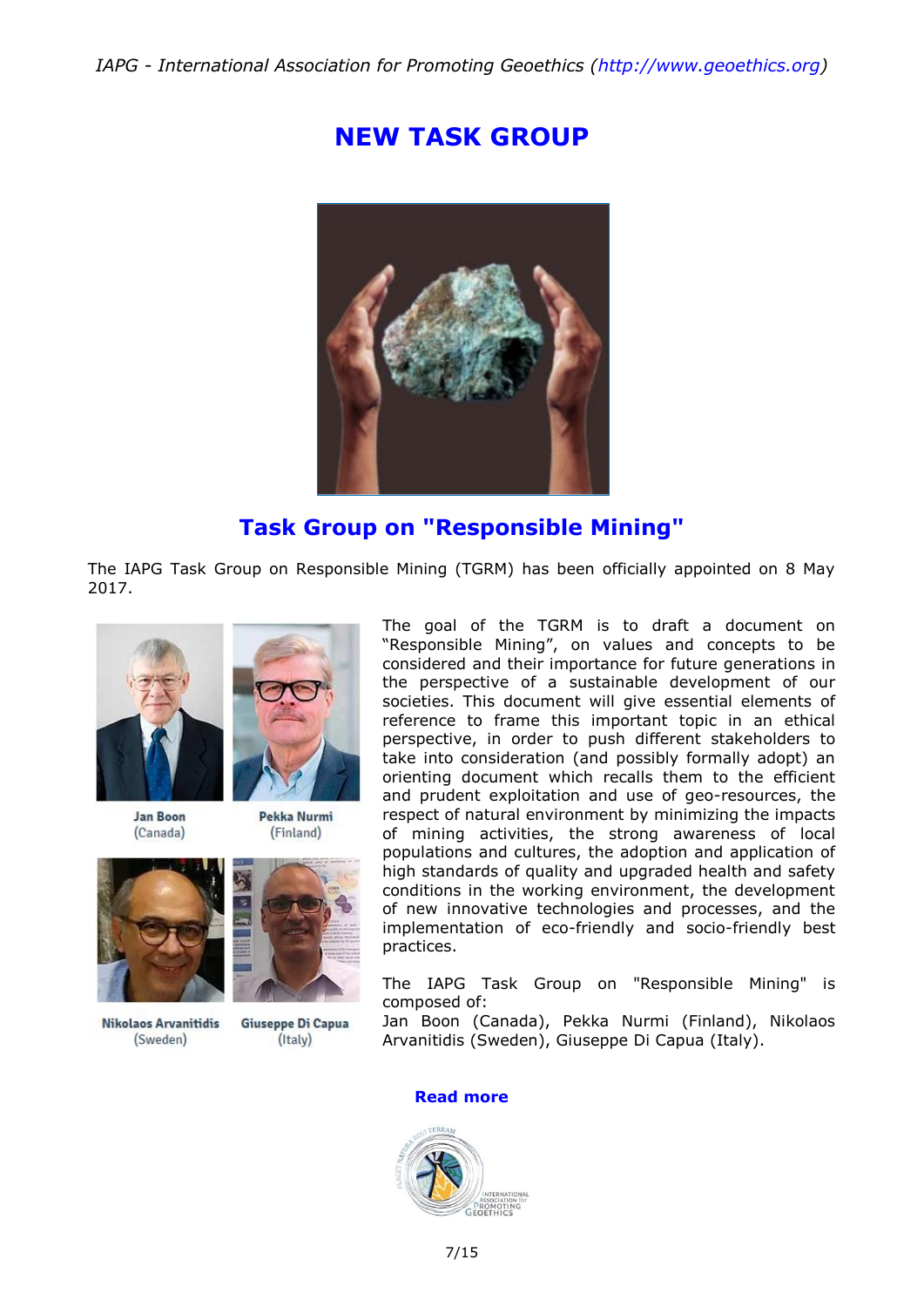# **AFFILIATIONS/AGREEMENTS**



### **Agreement IAPG-IAH**

On 5 April 2017, IAPG - International Association for Promoting Geoethics and IAH - International Association of Hydrogeologists has signed an agreement for cooperation. The agreement expresses a mutual desire to co-operate on a range of issues in the field of geoethics and groundwater.

#### **[Read here](http://www.geoethics.org/affiliations-agreements)**



## **Agreement IAPG-IUGS IFG**

On 7 April 2017, IAPG - International Association for Promoting Geoethics and IUGS-IFG - Initiative on Forensic Geology has signed an agreement for cooperation. The agreement expresses a mutual desire to co-operate on a range of issues in the field of geoethics and forensic geology.

**[Read here](http://www.geoethics.org/affiliations-agreements)**



### **Agreement IAPG-GfGD**

On 24 May 2017, Silvia Peppoloni (IAPG Secretary General) and Joel Gill (GfGD President) has signed a Memorandum of Agreement between IAPG - International Association for Promoting Geoethics and GfGD - Geology for Global Development.

The aim of the Memorandum is to collaborate in the promotion of geoethics as an important consideration for all geoscientists, particularly emphasizing the role of geoethics in delivering sustainable development in low-income countries.

#### **[Read here](http://www.geoethics.org/affiliations-agreements)**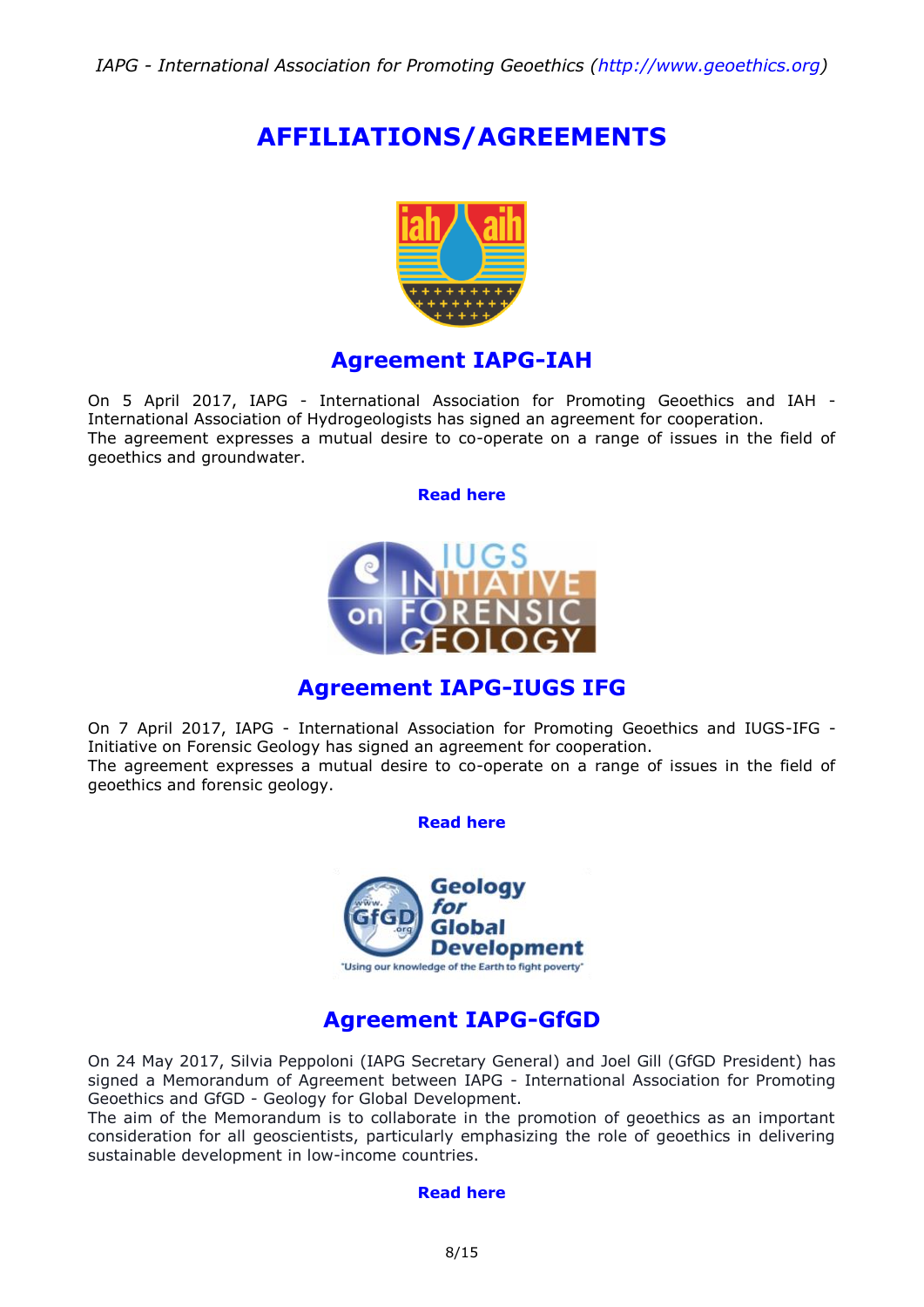# **FROM NATIONAL SECTIONS**



### **Egypt**

### **NEW BOOK: "Africa and Mineral Wealth"**

by Kholoud Mohamed Abdelmaksoud (Institute of African Research and Studies, Cairo University; coordinator of IAPG-Egypt)

This book (in Arabic) describes the natural resources, with special emphasis on mineral resources in African countries, by giving definitions, illustrating geological features and the distribution of resources, and by describing civil wars related to their exploitation and the effects on countries involved. The book focuses also on the ranking of the African countries in the production of some strategic resources, like oil, natural gas, gold and diamonds. What is geoethics, the Geoethical promise and the Cape Town Statement and a description on the role of geoethics in saving natural resources is reported in the last book chapter.

For more information, send an email to: [kholoud.mohamedali@gmail.com.](mailto:kholoud.mohamedali@gmail.com?subject=New%20book:%20Africa%20and%20Mineral%20Wealth)



## **Ukraine**

## **Geoethics for children**

IAPG-Ukraine (coordinator: Yuriy Kostyuchenko) organized an educational event for children on 11 June 2017 in Yaremche, Carpathian National Park (Ukraine), aimed to introduce some geo-ethical concepts to young people.

During the field trip the following issues were discussed:

- Introduction to the landscape study: "our world through the eyes of a scientist".
- How to evaluate the impact of the human activity on the mountain forest and water.
- Natural resources exploration and production in mountainous areas: symbiosis strategy against predation behaviour.
- Climate change and environment: sustainability and vulnerability of different components of local geo-ecosystem.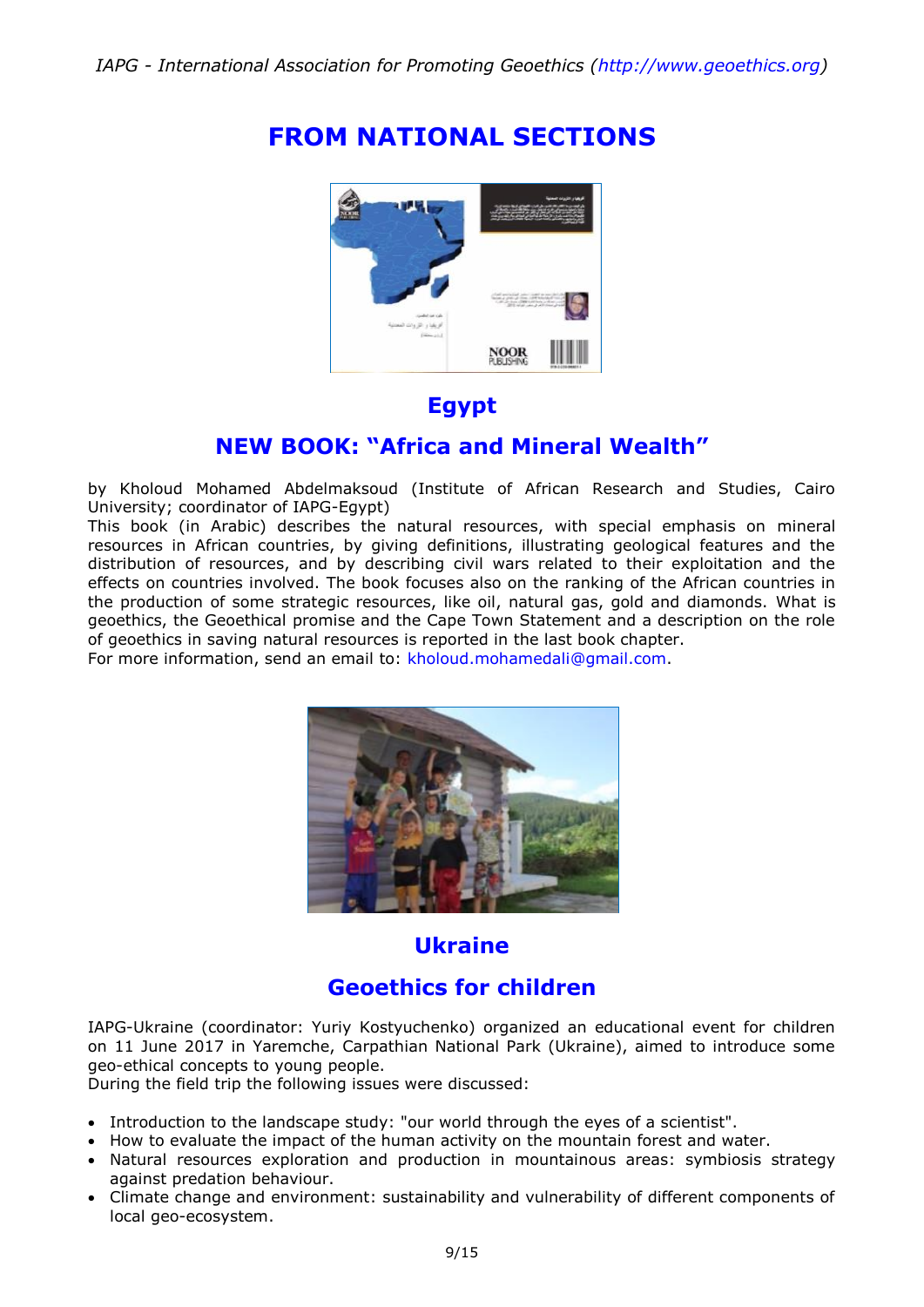With magnifying glass and a pocket microscopes 8 species of moss, 4 ferns, 14 species of higher plants, few types of pests and plant diseases, geological rocks and soils were examined. Finally interactive scientific games were organized, among them "Riskland: the fun way to learn how to prevent disasters".

Children who won games were awarded the "IAPG EcoSafety Cup" and the "IAPG GeoEthics Cup".



## **Portugal**

## **1st International Summer University**

#### **UNESCO Chair on Geoparks, Sustainable Regional Development and Healthy lifestyles**

The Programme of 1st International Summer University, that will take place in Portugal, University of Trás-os-Montes e Alto Douro, from 3 to 14 July 2017 is now available. A special module of the course by Elizabeth Silva (IAPG Corresponding Citizen Scientists) is focused to Geoethics and Geoparks.

Look at the programme here: **<https://unescochairutad.wordpress.com/program/>**.

The UNESCO Chair on Geoparks, Sustainable Regional Development and Healthy Lifestyles is the first in the world dedicated to Geoparks and Healthy Lifestyles. This UNESCO Chair has as main goal to create an innovative and integrated network of research, teaching and transfer of knowledge, joint research projects and communication for increasing society awareness on these topics, mainly focused in capacity building activities.

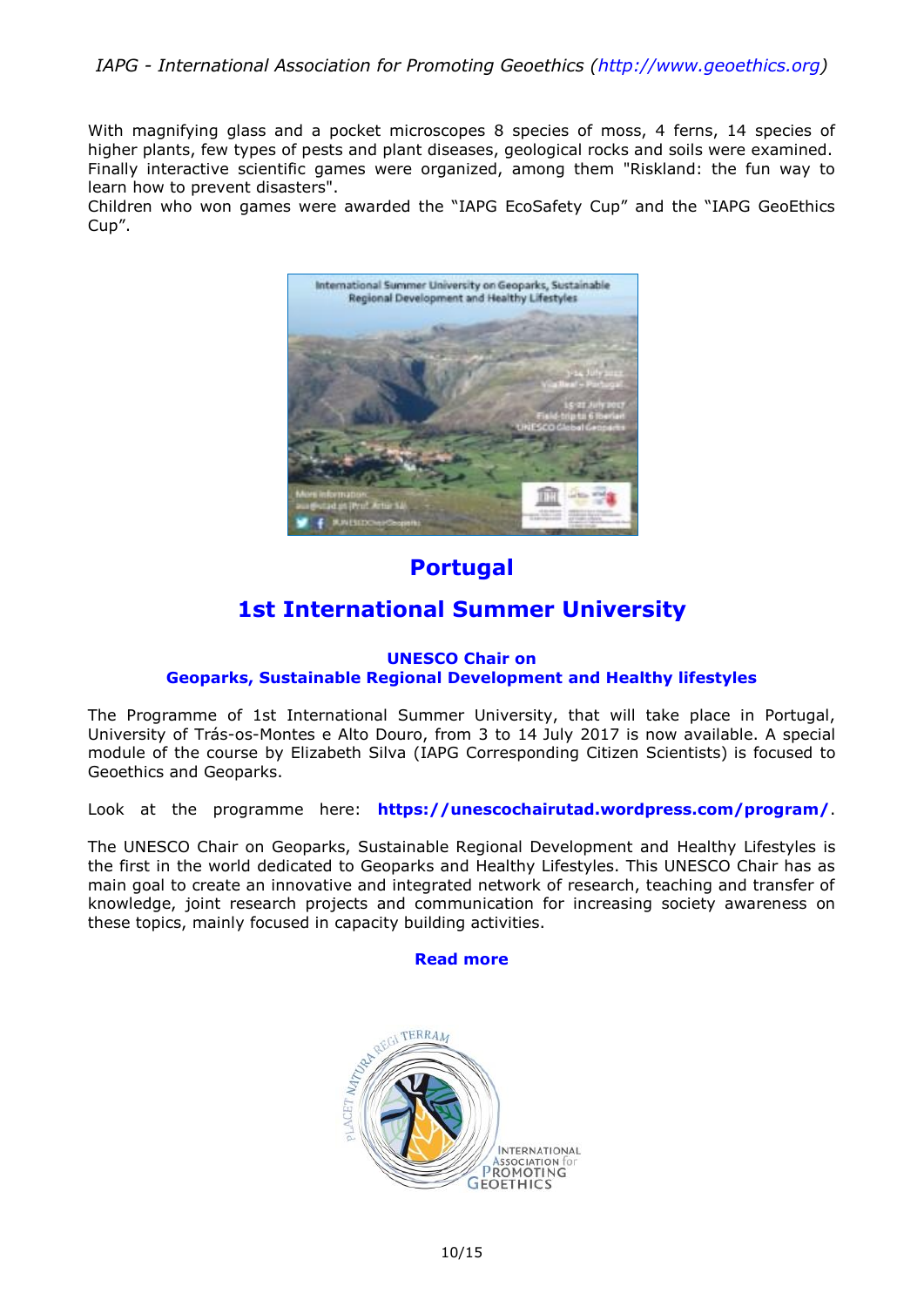

### **Peru**

### **OPEN LETTER**

#### **concerning the recent climatic events in Peru and the resulting damages**

In the light of extreme meteorological events occurred in Peru in March 2017, IAPG-Peru released an Open Letter addressed to the Peruvian Society with an exhortation to adopt a series of actions to face extreme meteorological events in order to reduce geo-risks.

#### **[Read more](http://iapgeoethics.blogspot.it/2017/03/open-letter-by-iapg-peru-concerning.html)**



# **United Kingdom**

### **Geoethics, professionalism and me: social and ethical responsibilities of the 21st century geoscientist**

Nic Bilham (IAPG continental coordinator for Europe) gave a talk at the GSL (Geological Society of London) - Western Regional Group on 18 April 2017 entitled "Geoethics, professionalism and me – social and ethical responsibilities of the 21st century geoscientist".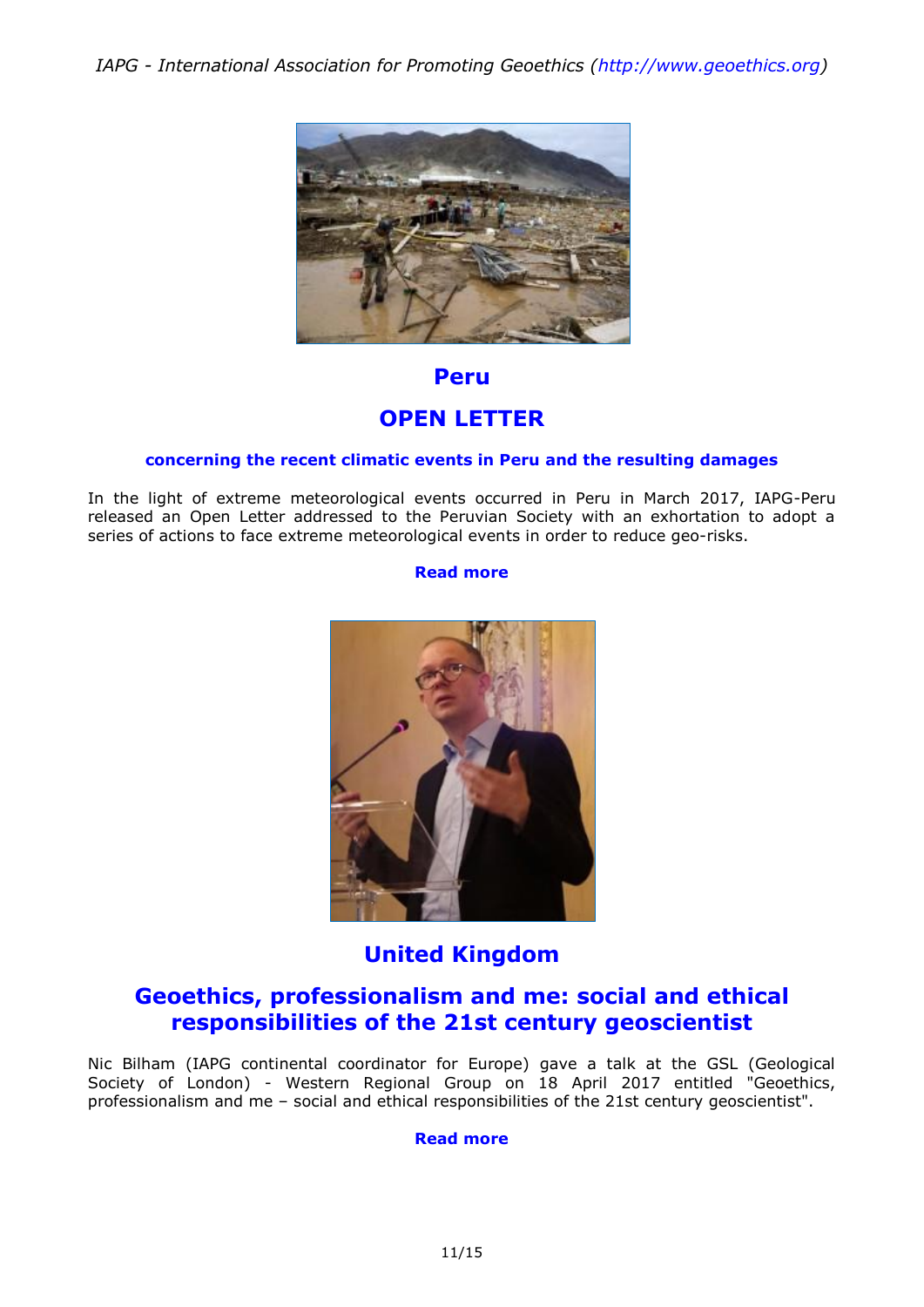

### **Pakistan**

## **IAPG-Pakistan: 1st Business Meeting**

The 1st Business Meeting of IAPG-Pakistan has been held on 15 May, 2017 at 10:00 AM in the Conference Room of the Department of Geology, Abdul Wali Khan University Mardan (AWKUM).

**[Read more](http://iapgeoethics.blogspot.it/2017/05/iapg-pakistan-1st-business-meeting.html)**

# **FROM THE IAPG BLOG**



## **[Why Nigerian miners should go to Big Church Green](http://iapgeoethics.blogspot.it/2017/05/why-nigerian-miners-should-go-to-big.html)**

(by Greg Odogwu, Nigeria)

"... Due to mining activities in its neighbourhood, the natural resources capital is permanently lost, with possible partial loss in other aspects of capital, like a clean environment. Sustainable mining incorporates compensation for the society towards these losses by increasing several other capital assets ...".



**[Deforestation and landslide hazard in Malawi: a geoethical perspective](http://iapgeoethics.blogspot.it/2017/05/deforestation-and-landslide-hazard-in.html)** (by Annie Sylverio Jere, Malawi)

"... developing alternative sources of energy will contribute to prevent deforestation and reduce the landslide hazard, with positive repercussions on the protection of the natural environment and the safety of population ...".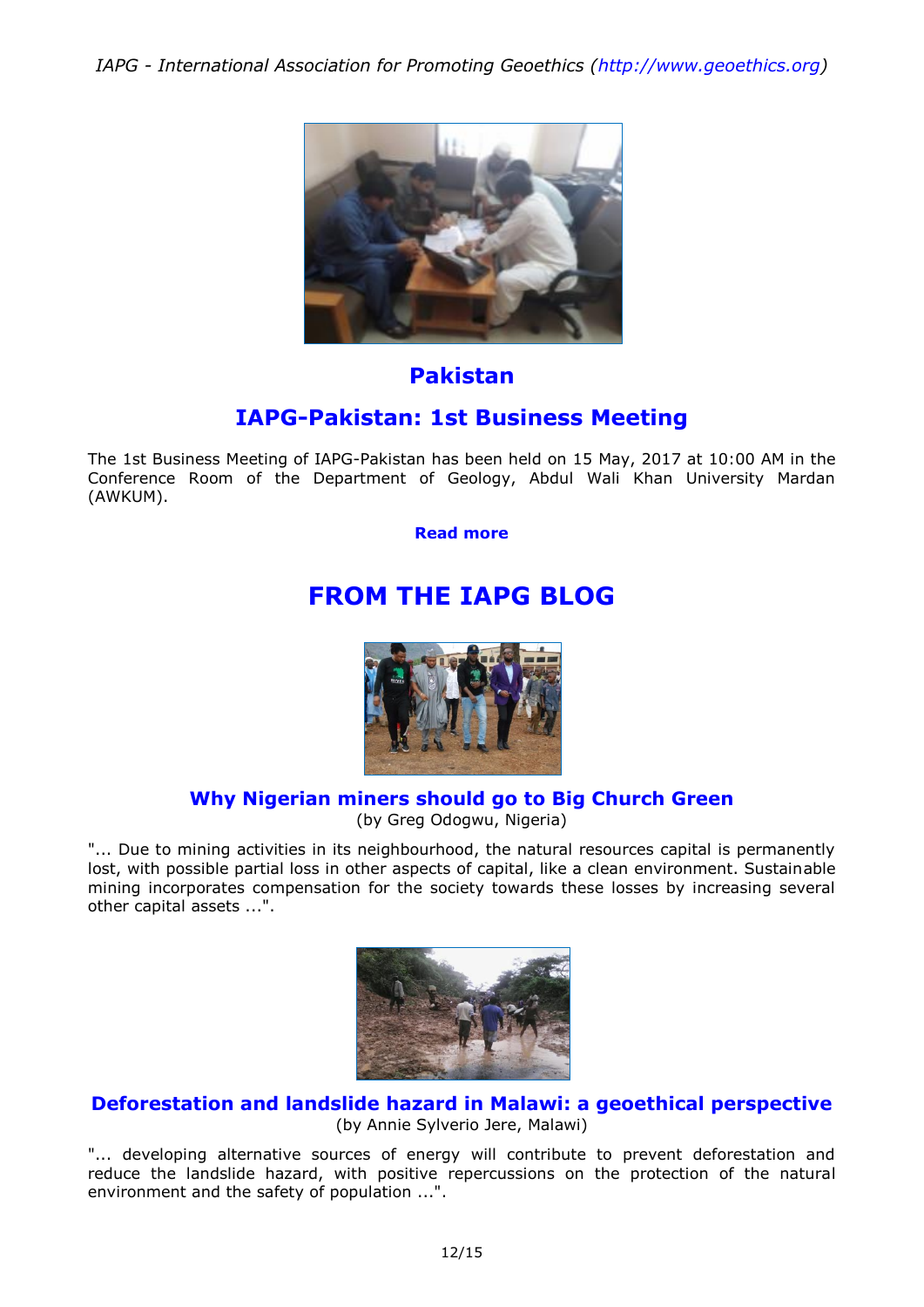

**[Geoethics](http://iapgeoethics.blogspot.it/2017/03/geoethics-of-fracking-and-oil-by-oboni.html) of fracking and oil** (by Franco Oboni, Canada)

"... we want to serve our societies and make economic, environmental, ethical sense with our operations ...".



**Other articles from the IAPG blog** <http://www.geoethics.org/articles-from-iapg-blog>

# **FROM OUR COMMUNITY**



### **[Social changes and Geosciences](http://eurogeologists.eu/european-geologist-journal-43-graziano-social-changes-and-geosciences/)**

by Gian Vito Graziano (past President of the Italian Consiglio Nazionale dei Geologi)

"... This is a responsibility that the community itself has taken on, tending to '… encourage the use of critical analysis of natural resources, the promotion and protection of the Geosphere, accurate information about the risks, the involvement of the society in the idea of a common and shared geological heritage, which favors a social construction of knowledge' (Manifesto of "Geoethics and geological culture" as reported in Peppoloni and Di Capua, 2011; see also Peppoloni and Di Capua, 2015) ...".

This article was published in the European Geologist Journal 43 – Geothermal – The Energy of the Future.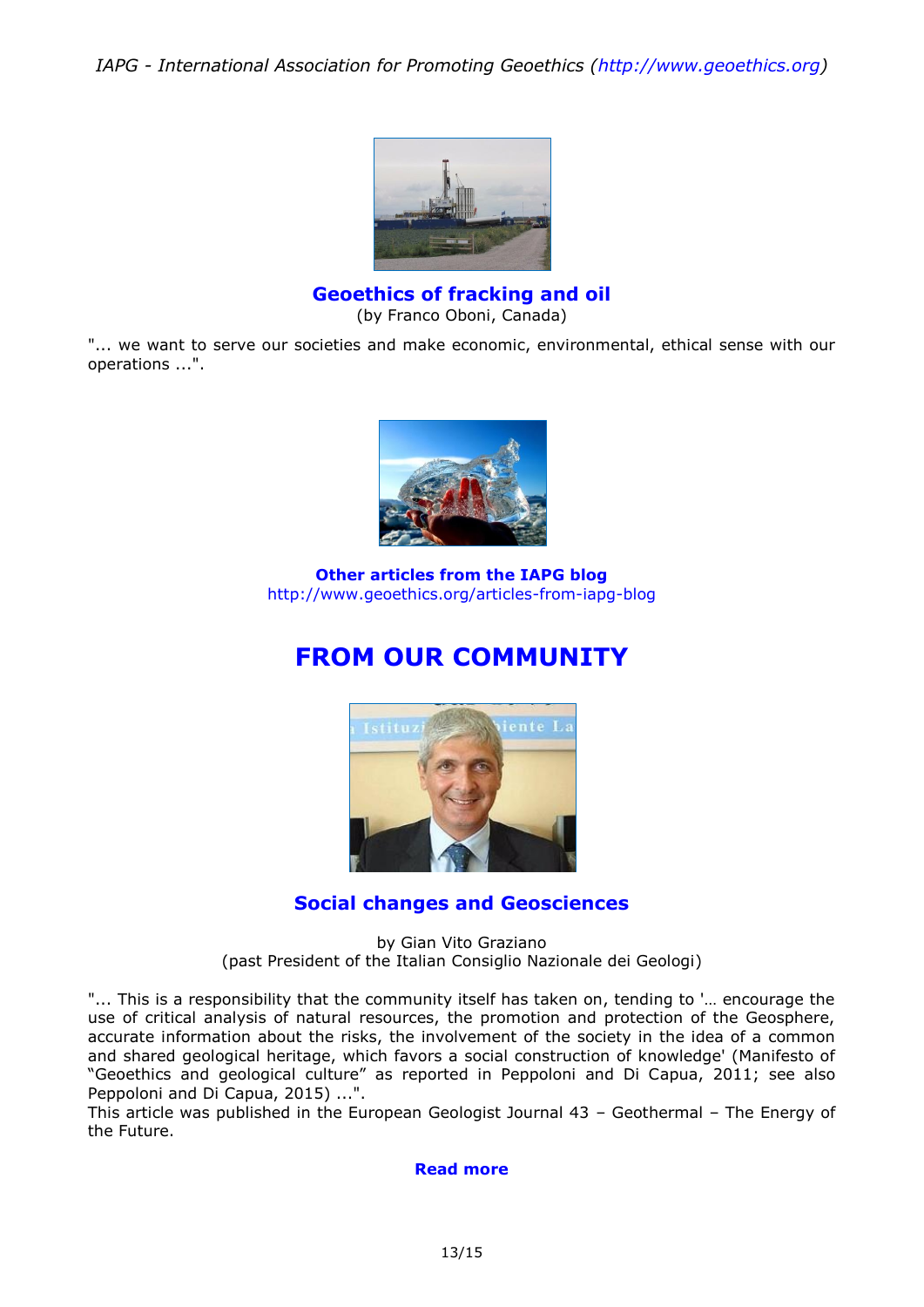

### **[Report estimated quake death tolls to save lives](http://www.nature.com/news/report-estimated-quake-death-tolls-to-save-lives-1.21953)**

by Max Wyss

(Emeritus professor of the Geophysical Institute, University of Alaska, USA, and associated with the International Centre for Earth Simulation Foundation, Switzerland)

"For a decade, seismologists have been able to generate fast, reliable estimates of the number of people likely to have been killed in an earthquake, to within a factor of two or three1. But these valuable tools are still not being used to save lives. Knowing whether 10 or 10,000 people might have died tells governments how much effort they should direct to rescuing people buried under rubble. Time is short  $-$  few individuals survive for more than three days ...".

This article was published in Nature 545, 151–153 (11 May 2017), doi:10.1038/545151a.

#### **[Read more](http://www.nature.com/news/report-estimated-quake-death-tolls-to-save-lives-1.21953)**



### **Geoscience honesty: [avoiding the misuse of models](http://www.mininggeologyhq.com/geoscience-honesty/)**

by David M. Abbott, Jr. (AIPG Ethics Columnist)

"Honesty is the principal geoscience ethical principle (Abbott, 2000). "The only ethical principle which has made science possible is that the truth shall be told all the time. If we do not penalize the false statements made in error, we open up the way, don't you see, for false statements by intention. And of course, a false statement of fact, made deliberately, is the most serious crime a scientist can commit." (C.P. Snow, The Search, 1959). Snow's statement concisely summarizes the importance of honesty in science. The Search is a novel in which the protagonist, a young physicist, publishes results that are based on an assistant's work that was not checked. When others attempt to repeat the results, errors in the original work are discovered. The young physicist's previously promising career is ended because he has violated the honesty rule as quoted above. Verification of geoscience data and recognition that geoscience models, while very useful, have inherent limitations that should be described in papers and reports are, or should be, a fundamental part of any geoscience study or project ...".

This article was published in mininggeologyhq.com.